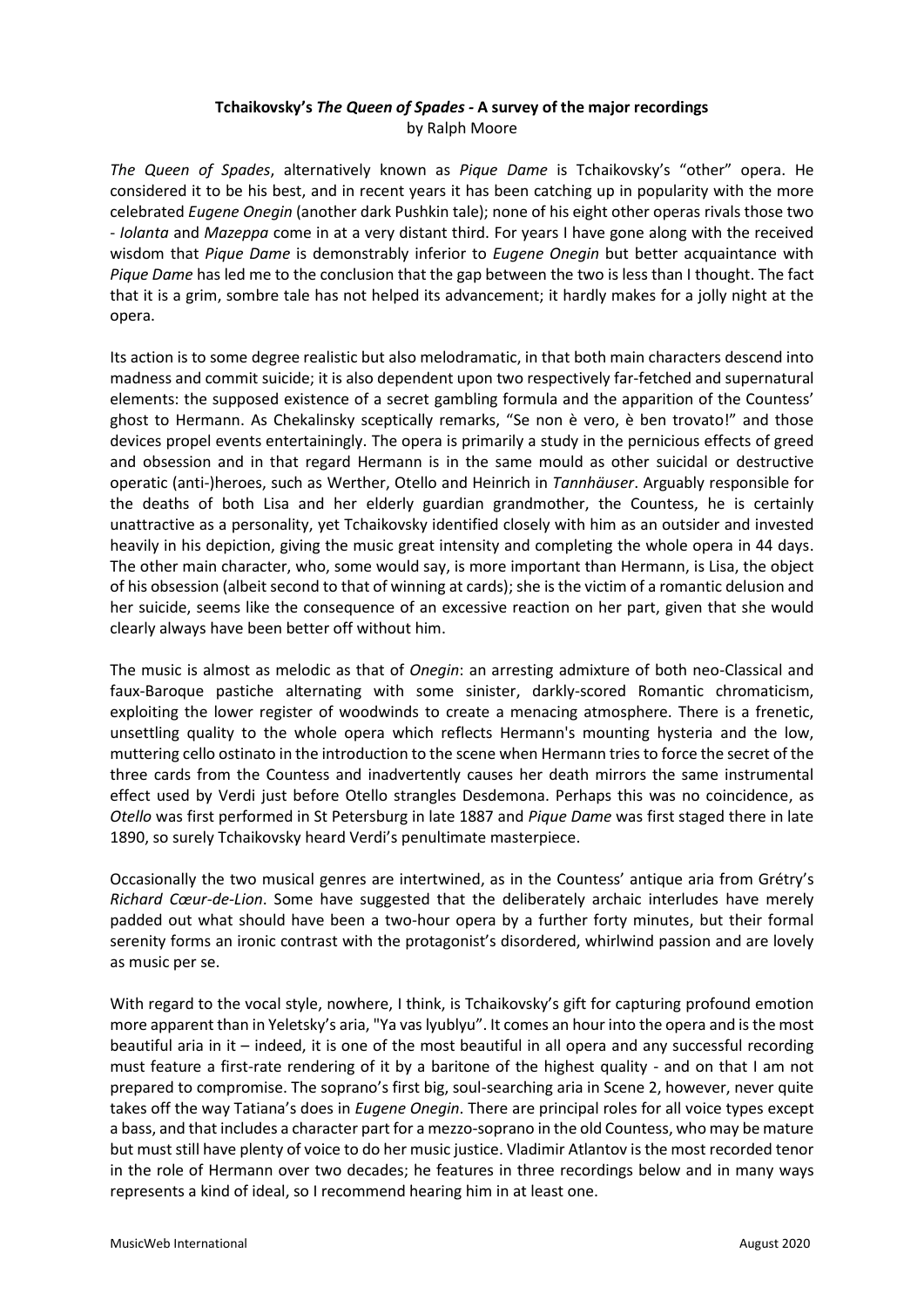There are around fifty recordings in the catalogue. I review below eight studio accounts and four highquality live performances; I also break my usual rule of considering only complete accounts by including one studio recording of excerpts, for reasons I explain.

### **The Recordings:**

**Samuil A Samosud – 1940** (studio; mono) Opera d'Oro; Cantus Orchestra & Chorus - Bolshoi Theatre Hermann - Nikander Khanayev Lisa - Xenia Derzhinskaya Countess - Bronislava Zlatogorova Count Tomsky - Alexandr Baturin Prince Yeletsky - Panteleimon Nortsov Pauline - Maria Maksakova Chekalinsky - Sergei Ostraumov Surin - I.I. Manshavin Chaplitsky - M.K. Novozhenin Major-domo - P.S. Biellinik Narumov - Konstantin Terekin Governess - M.K. Shchervinskaya

I have lost count of the number of times I have begun a review of a vintage recording by remarking how approachable its sound is, and this is another case where it is hardly inferior to any 50's mono recording; everything is clear and present, if rather distant, and there is inevitably some swish in the background.

The singers will be little known to modern collectors, even to buffs, but they have typically Russian hard, resonant, forward voices, with no weak links. The tenor, in particular, has one of those instantly recognisable Russian tenors: precise, powerful and rather nasal, with a special gift for caressing the music in a dreamy mezza voce. Nikander Khanayev is secure but could be more resonant on loud, high notes, where there is some strain, and his intonation can slip. The basses are likewise identifiably Russian in timbre; Alexandr Baturin as Tomsky has a lovely, dark sound. A less desirable characteristic of female voices of the era is a tendency to shriek and flap; the Lisa is indeed sometimes rather shrill and plaintive, and the lower voices are fruity, but they are devoid of wobble and Maria Maksakova in particular has a very attractive mezzo, with a quick vibrato and even tone throughout its range. The baritone who sings Yeletsky is rather light and tenorish but maintains admirable legato throughout his famous aria. The Countess, if anything for once sounds too young, but she has a superb voice.

The very experienced Samosud's conducting is taut yet flexible, the orchestral playing precise and energised – insofar as we can hear any detail.

This is obviously a fine ensemble recording of interest mainly – perhaps exclusively – to devotees of historical recordings but it is a faithful representation of how the opera was performed in wartime Soviet Russia – which is very well.

**Alexander Melik-Pasheyev - 1949-50** (studio; mono) Melodiya; Cantus Orchestra & Chorus - Bolshoi Theatre Hermann - Georgi Nelepp Lisa - Eugenia Smolenskaya Countess - Eugenia Verbitskaya Count Tomsky - Aleksey Petrovich Ivanov Prince Yeletsky - Pavel Lisitsian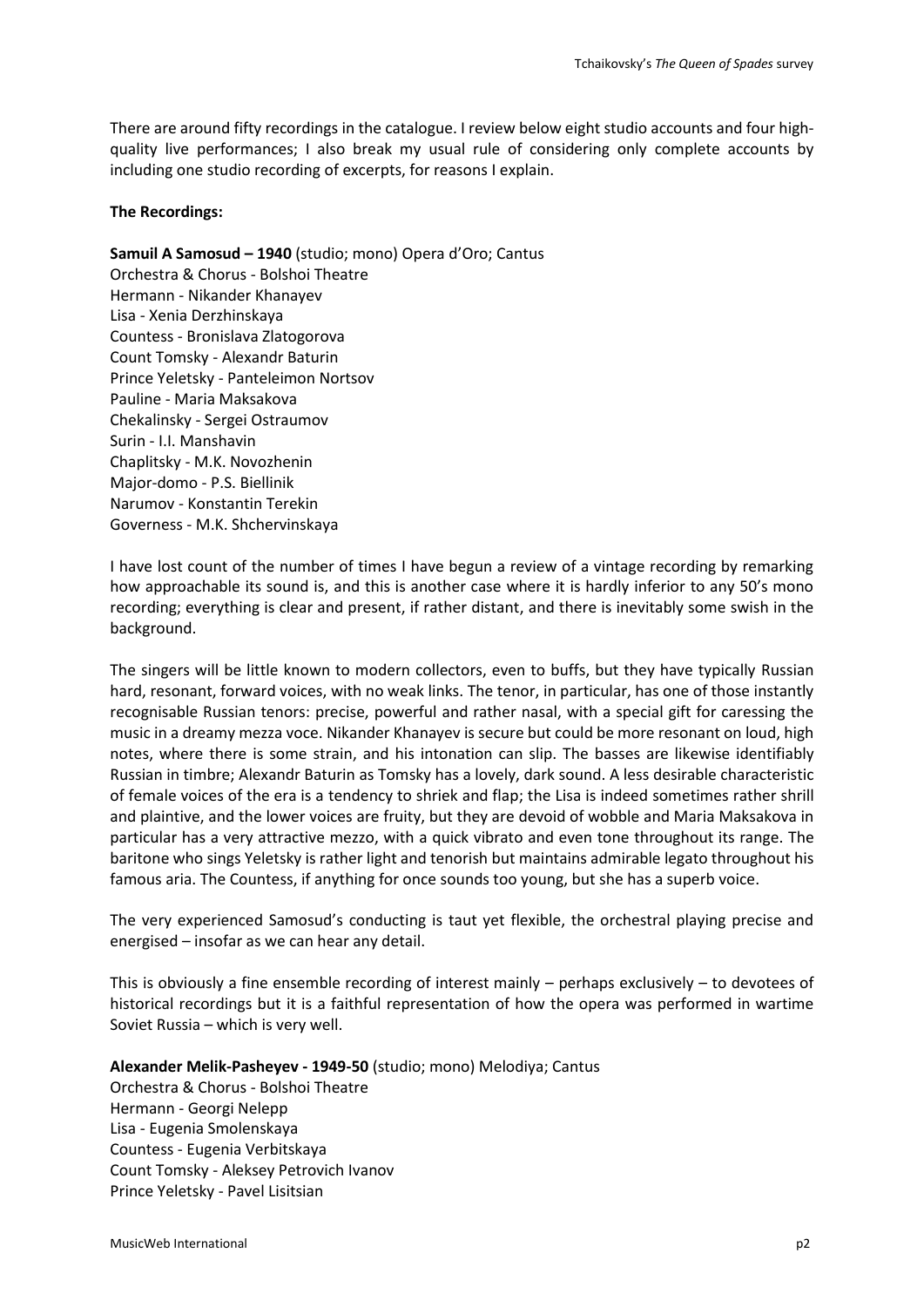Pauline - Vera Ivanova Borisenko Chekalinsky - Alexander Peregudov Surin - Vsevolod Tyutyunnik Chaplitsky - Fedor Godovkin Major-domo - Beniamin Shevtsov Narumov - Ivan Skobtsov Governess - Elena Korneyeva Chloe - Vera Firsova Mary - N Koshisina

Several, excellent, more modern recordings of this opera are available, but if you are tolerant of clean mono sound without too much distortion, this remains one of the most authentic and exciting of sets. It dates back to 1949 and 1950 but is surprisingly listenable and may be found on various labels, most economically on a bargain Cantus Classics twofer. It offers the best all-Russian-speaking cast imaginable; I for one would consider it valuable for two incomparable singers alone in Bolshoi stalwart Georgi Nelepp and Armenian baritone Pavel Lisitsian - try the latter's beautifully sung "Ya vas lyublyu" - and Nelepp is extraordinarily intense and vibrant as Hermann but also capable of poetic tenderness - for me, he is the best on record.

The female side of the cast is very good if not quite so impressive: soprano Evgenya Smolenskaya is vibrant but not wobbly, Borisenko is a fine Pauline and another Evgenya, contralto Verbitskaya, is suitably characterful as the Countess, despite her heavily accented French – but that doesn't really matter given that she is supposed to be a Russian who lived in Paris. She isn't as good as Maureen Forrester or Irina Arkhipova but she's pleasing enough.

Conductor Melik-Pashayev really pushes the action along swiftly making one realise what a taut, dramatically gripping libretto Tchaikovsky's brother Modest made of Pushkin's original. It is also a pleasure to hear Russian so clearly and idiomatically enunciated.

This is Soviet recording at its best and artistically, if not sonically, one of the most striking and satisfying available.

## **Kresimir Baranovich – 1955** (studio; stereo) Decca Eloquence

Orchestra - Belgrade National Opera; Yugoslav Army Chorus & Belgrade Radio Children's Choir Hermann - Alexander Marinković Lisa - Valerija Heybal Countess - Melanija Bugarinovic Count Tomsky - Jovan Gligorjiević Prince Yeletsky - Dushan Popović Pauline - Biserka Cvejić Chekalinsky - Drago Petrović Surin - Alexander Veselinović Chaplitsky - Zivojin Iovanović Major-domo - Nicola Janchich Narumov - Dušan Popović Governess - Mira Verčević Chloe - Sofija Janković

This was the penultimate recording in the series of seven Russian operas released for the first time on CD by Decca Eloquence. Virtually every one of those has merit but has also probably been surpassed by subsequent versions, not so much for reason of the sound, which is early stereo bar the first one, but more because of cuts or relative deficiencies in the casting, which is uniformly good but not necessarily all of "star quality". Nonetheless, some of the singers here were internationally successful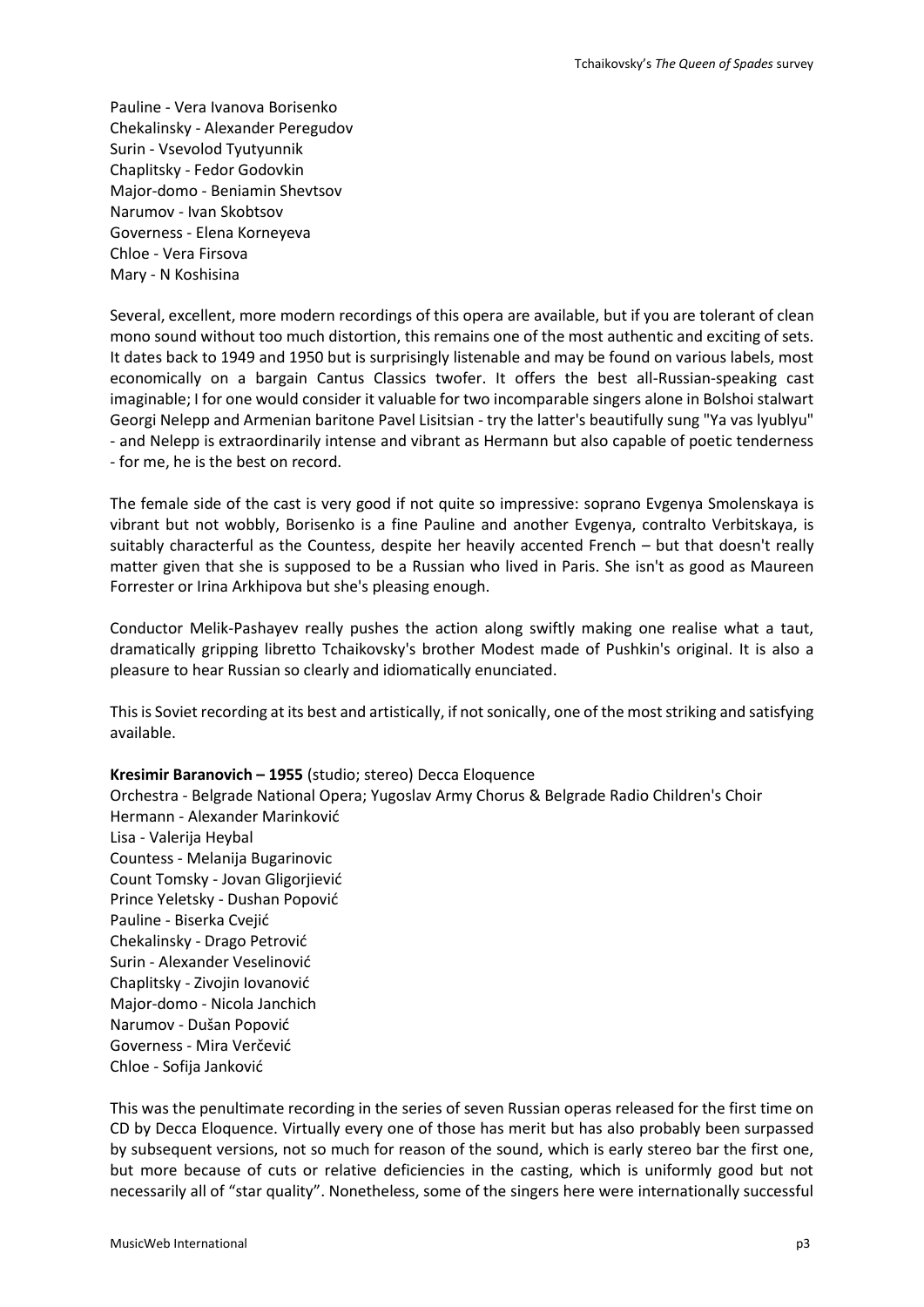and admired, they were part of a homogeneous ensemble used to working together quickly and efficiently, and these recordings are now available reasonably priced, so their appearance is decidedly of interest to the devotee of Russian opera.

The listener will immediately be struck by how good this sounds for such an old recording; the stereo separation and depth of aural field are impressive with virtually no hiss and my admiration for its clarity is increased when I stop and think that this was recorded in the year of my birth. There are a few intonation issues in the orchestral playing but it is generally secure, the conducting is alert and well sprung and the choral singing spirited. An array of fine voices is needed for the large cast of this opera and none disappoints; the lead tenor has a rather hard, nasal tone but his voice is powerful and penetrating and authentically Russian sounding. I especially like the neat, flexible baritone of the Tomsky, Jovan Gligorjiević, who sings his narrative of the Countess' younger days as a beauty in France very engagingly – intermittently supported by the conductor's underlying but audible vocal obbligato; his grunts obtrude throughout at moments of particular intensity. The leading ladies sing the antique duet opening Scene 2 beautifully and Biserka Cvejić then sings her morbid "Grave" aria… gravely. Valerija Heybal has a vibrant, slightly piercing soprano, maintaining a good line and animating Lisa's distress feelingly; unfortunately, she makes a bit of a mess of the climactic high note in her Act 3 aria. Dušan Popović was the leading company baritone and as part of the same series of recordings sang a lovely Eugene Onegin, a fine Shaklovity in Khovanshchina, a strong Shchelkalov in Boris Godunov and a splendid Prince Igor – quite a roster. Here he sings Yeletsky so has one of Tchaikovsky's finest arias, "Ya vas lyublyu" and makes a predictably admirable job of it, including a good top G. Rich-voiced contralto Melanija Bugarinović makes a real impact as the old Countess; she is wonderful. The pastoral scene is beautifully sung by two of the best singers doubling roles and the sweet-voiced Sofija Janković.

There is no particular reason to place this above several other recordings but if you simply want a good account of the opera Tchaikovsky favoured above all others, performed by an excellent company, you will not be disappointed.

### (Adapted from [my original review\)](http://www.musicweb-international.com/classrev/2019/Jan/Tchaikovsky_queen_4826903.htm)

**Boris Khaikin – 1967** (studio; stereo) Melodiya Orchestra & Chorus - Bolshoi Theatre Hermann - Zurab Anjaparidze Lisa - Tamara Milashkina Countess - Valentina Levko Count Tomsky - Mikhail Kiselev Prince Yeletsky - Yuri Mazurok Pauline - Irina Arkhipova Chekalinsky - Andrei Sokolov Surin - Valery Yaroslavtsev Chaplitsky - Vitali Vlassov Major-domo - Anatoly Mishutin Narumov - Yuri Dementiev Governess - Mariya Matukova

Three good things to start: first, the remastered sound here is astonishingly good for a recording now fifty years old: warm, full and well balanced, although occasionally, as in Herman's first entry, the voices are rather too close. Secondly, it is neatly and attractively packaged in Melodiya's new digipack format, with full notes but unfortunately no libretto. Finally, it is wholly Russian in atmosphere and performance, the conductor utterly immersed in the idiom and the singers of real quality, with that slightly hysterical intensity characteristic of both Tchaikovsky's oeuvre and vocal production of the era. The famous Georgian tenor Zurab Anjaparidze is vibrant, secure and compelling as Herman, if not especially subtle; great mezzo Irina Arkhipova doubles up as Pauline and a Shepherdess; elegant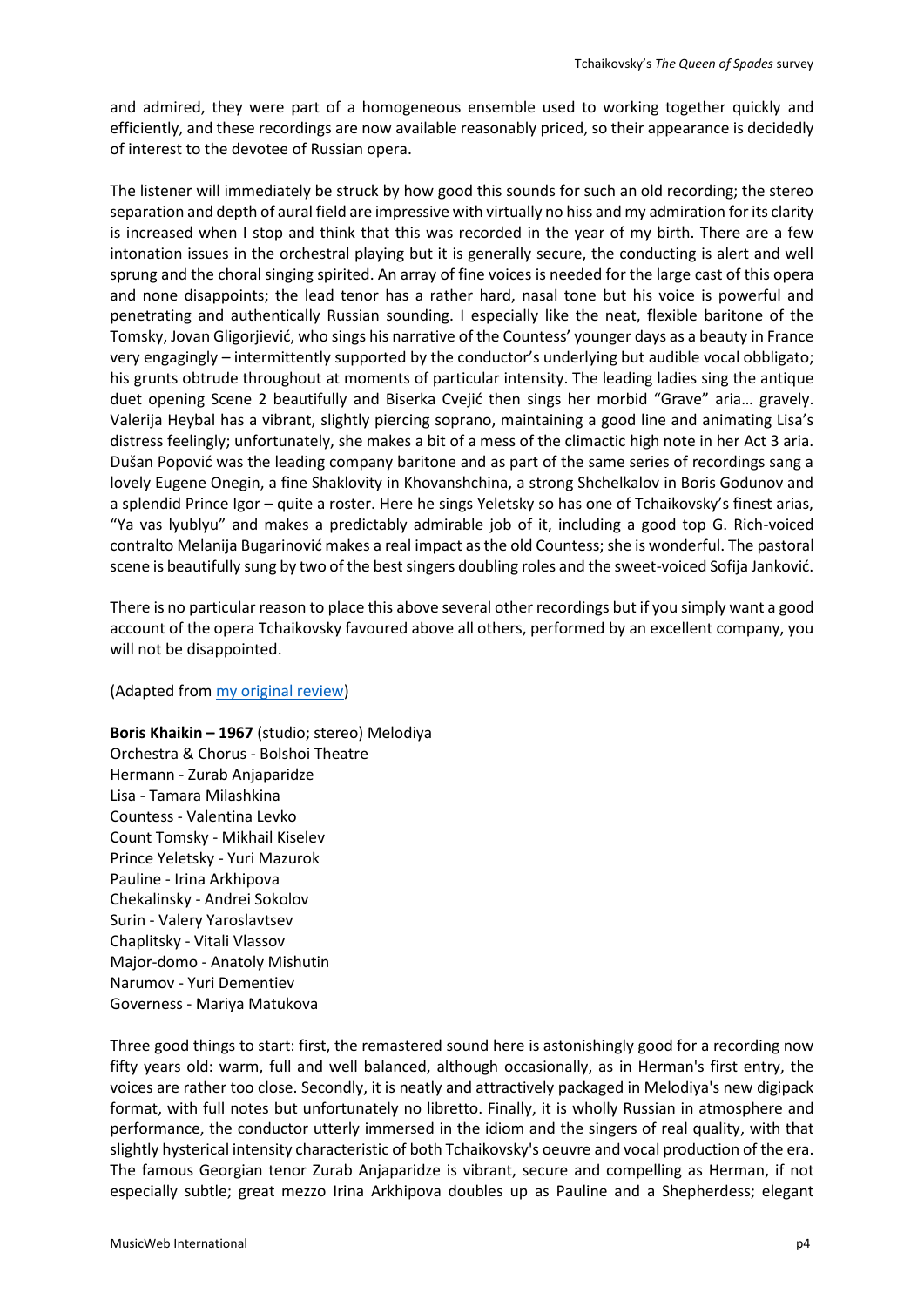baritone Yuri Mazurok is in his absolute prime and sings the best account on record of Yeletsky's aria and the cast is generally peppered with singers who would be stars today. Soprano Tamara Milashkina made an unfortunate Tosca in her 1976 studio recording for Melodiya under Mark Ermler but is here much more at home as Lisa, her grainy, slightly acidic tone suiting the music admirably.

Mazurok as Yeletsky has one of those voices which pierces me to the heart with its beauty and I readily admit that I hunted down this rather scarce and often expensive Melodiya re-issue mainly to hear him in what remains a secondary role, but I also love the opera and was delighted to hear the exceptional quality of both the recording and the rest of the cast when I listened to the whole thing. Arkhipova, who sang the old Countess later in her career, has a voice of chocolatey warmth and total steadiness; her "Mogila" aria is riveting. The Countess here is the superb Valentina Levko, actually rather too young for the role at this stage of her career but sounding suitably querulous and imposing. Kiselyov could have a fruitier baritone in order to do full justice to his Act 1 narrative introducing the "tri karty" theme but he is very vivid and concentrated of tone. Artists with voices like those of Anjaparidze and Arkhipova are simply extinct today and with the lamentably early death of Dmitri Hvorostovsky we lost perhaps the last in the line of Russian-Soviet baritones to which he, Mazurok, Chernov and Lisitsian belong.

Khaikin's conducting is not as well-shaped and pointed as some, occasionally missing nuances that Rostropovich, for example, finds in the music; he just lets the music unfold naturally, without fuss.

There are other recommendable, more modern recordings as per below, but if you love this opera, I urge you to acquire this one.

**Mark Ermler – 1974** (studio; stereo) Philips Orchestra & Chorus - Bolshoi Theatre Hermann - Vladimir Atlantov Lisa - Tamara Milashkina Countess - Valentina Levko Count Tomsky - Vladimir Valaitis Prince Yeletsky - Andrei Fedoseyev Pauline - Galina Borisova Chekalinsky - Andrei Sokolov Surin - Valery Yaroslavtsev Chaplitsky - Vitali Vlassov Major-domo - Konstantin Baskov Narumov - Yuri Dementiev Governess - Nina Grigorieva

Ermler recorded a number of operas for Melodiya in the 70's and this has the best sound of them all, rich, full, forward and rounded. It drips authentic Russian atmosphere, with some stirring choral work from the Bolshoi forces and an especially animated boys' chorus. Ermler is thoroughly idiomatic and knows how to phrase and dynamically grade Tchaikovsky's febrile music to extract the maximum emotion from it; his conducting is the best alongside that of Tchakarov and Shuraitis (see below). His orchestra is excellent.

The cast is made up of Bolshoi regulars, headed by Atlantov's big, robust tenor – he is now in his 80's and was of course a celebrated Otello. He does not always make a very sweet sound and can be rather unyielding but what he lacks in tonal beauty and interpretative subtlety he makes up for with animal passion, even if the effect can be strident. He is at his best in his fervent declarations to Lisa, who is sung by his real-life wife, Tamara Milashkina, and whose bright, Russian soprano can here turn shrill in comparison with her fuller, firmer self of seven years previously. She is well-contrasted with Galina Borisova's warm mezzo and both have voices still apt for this music, blending nicely in their duet, but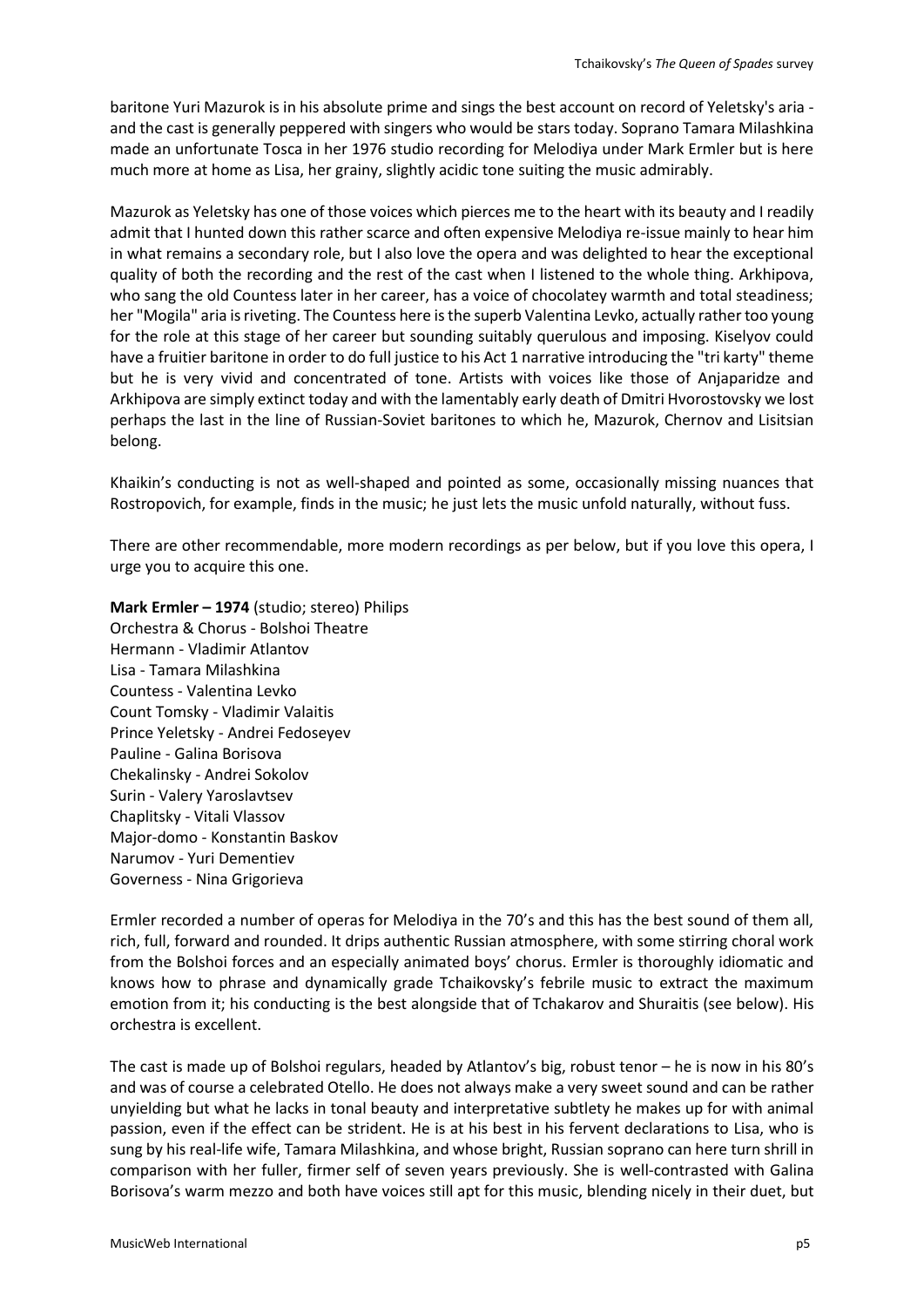both Borisova's and Milashkina's tone can turn "bottled" and, at times, oddly constricted. Both the Yeletsky and the Tomsky are quite good but rather woolly-voiced, lacking the penetration of the best exponents of those roles. Having said that, Andrei Fedoseyev sings his big aria in elegant and impassioned fashion. The pastiche music of the shepherdess tableau is beautifully sung.

In the end, for all its virtues, relative deficiencies in the cast mean that despite its authenticity combined with good sound and conducting, in comparison with the very best this is not a first choice. Nonetheless, it remains a fine, vivid performance.

### **Mstislav Rostropovich – 1976** (studio; stereo) DG

Orchestra - Orchestre National de France (Paris); Chœur Tchaikovsky - Maitrise de Radio France Hermann - Peter Gougaloff Lisa - Galina Vishnevskaya Countess - Regina Resnik Count Tomsky - Dan Iordâchescu Prince Yeletsky - Bernd Weikl Pauline - Hanna Schwarz Chekalinsky - Fausto Tenzi Surin - Dimiter Petkov Chaplitsky - Heinz Kruse Major-domo - Heinz Kruse Narumov - Rudolf Alexander Sutey Governess - Ewa Dobrowska Chloe - Lucia Popp

This was a DG prestige production with the renowned partnership of husband and wife team Rostropovich and Vishnevskaya soon after they had defected heading a starry cast - the exception being the little-known and sadly short-lived Bulgarian tenor Peter Gougaloff. Unfortunately, the two leads constitute the main weaknesses in this recording: Vishnevskaya is vibrant but harsh, thin-toned and squally, as was too often the case later in her career (strangely, her Tosca recorded the same year was much better), and she sounds elderly. Gougaloff, despite having a big, open sound and an essentially attractive timbre, mostly just belts his way through the role without nuance – though he manages some fleeting tenderness in his duets with Vishnevskaya. That works to suggest his desperation but his characterisation remains one-dimensional, devoid of the subtleties we hear in tenors able to fine away their tone in true lyric, Russian fashion. Furthermore, the Tomsky is woolly and wobbly. The classiest singing comes from Regina Resnik as a riveting Countess, and while Hanna Schwarz provides good support, she is nothing special – in fact, a bit dull. Bernd Weikl's vividly drawn Yeletsky reminds us of his superb Eugene Onegin for Solti two years earlier, but it would be idle to pretend that he can rival the likes of Mazurok and Chernov for elegance and smoothness, as the incipient flutter in his baritone is distracting.

Rostropovich coaxes a very beefy, Russian sound from the Parisian orchestra but the French choirs sound too refined. Given that its prime virtues are the energy of the conducting and a fine Countess, those are not sufficient advantages to make this a prime recommendation.

**Algis Shuraitis – 1984** (live; stereo/digital?) Ponto; Orfeo Orchestra & Chorus - Bayerische Staatsoper Hermann - Vladimir Atlantov Lisa - Julia Varady Countess - Elena Obraztsova Count Tomsky - Alexander Voroshilo Prince Yeletsky - Bodo Brinkmann Pauline - Ludmilla Shemchuk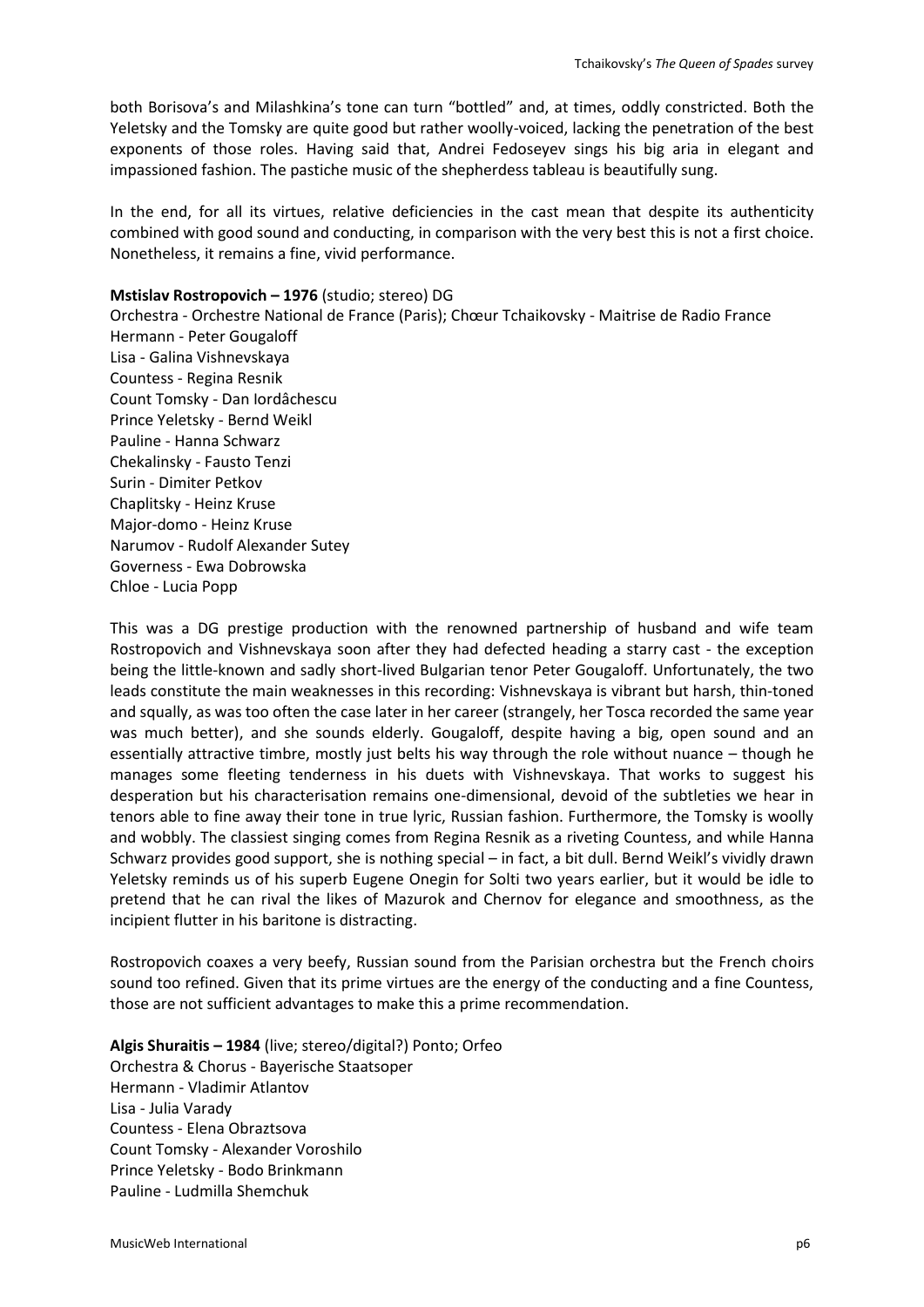Chekalinsky - Yoshihisa Yamaj Surin - Karl Helm Chaplitsky - Ulrich Reß Major-domo - Friedrich Lenz Narumov - Alfred Kuhn Governess - Gudrun Wewezow Masha - Carmen Anhorn

This is a vivid, spirited performance featuring some celebrated singers, a fine orchestra, an excellent chorus and an especially spirited children's choir, all expertly conducted; indeed, Shuraitis may well take the palm as the best conductor of this opera I have heard.

I remark above on the lack of finesses in Atlantov's Hermann for Ermler; there is a huskier, more strained quality to his tenor here and a live performance in a big theatre does not foster subtlety but it is still a mightily impressive instrument and he dominates a murderously difficult role. Julia Varady had already proved herself to be a fine Tatiana and I have always considered her to have been underrated. She is a great vocal actress and one of the few sopranos whose voice sits nicely between lyric and dramatic, thus able to make a convincingly girlish Lisa but also with the requisite reserves of power. Ludmilla Shemchuk is luxury casting as Polina, her plush, velvety mezzo contrasting strongly with Varady's shimmering, bell-like soprano without sounding matronly - and her top notes are superb, too. The distinctive, stentorian timbre of veteran Elena Obraztsova's mezzo-soprano is ideal for the Countess; she is first formidable, then wistfully melancholy in her reminiscences. She is still vocally solid and her performance is something of a tour de force.

There are, however, too many other vocal disappointments: the Surin is horribly woofy, wobbly and out of tune and a similar woolliness afflicts Bodo Brinkmann's dull, effortful Yeletsky. Voroshilo's Tomsky is thin, nasal and almost completely lacking in low notes. Another nail in the coffin is the twenty minutes of cuts, amongst which is "The Faithful Shepherdesses" pastorale.

I'm not sure what to make of the indication "ADD Stereo Digital" but the sound is quite good, regardless, and seems like digital to me. There is a fair amount of coughing and ambient and stage noises; in addition, voices are placed quite far back, inevitably resulting in the occasional imbalance, and orchestral detail is sometimes subsumed into a wash of sound, but none of that is really too distracting. In the end, it is that opaque sound the cuts and the deficiencies in the secondary roles which prevent this from being a top choice, but the urgent, flexible conducting and the four leads I identify in the second paragraph above – especially Varady's radiant Lisa - are all definitely worth hearing.

### **Emil Tchakarov - 1988** (studio; digital) Sony

Orchestra - Sofia Festival Orchestra; Svetsolav Obretenov Chorus Hermann - Wieslaw Ochman Lisa - Stefka Evstatieva Countess - Penka Dilova Count Tomsky - Ivan Konsulov Prince Yeletsky - Yuri Mazurok Pauline - Stefania Toczyska Chekalinsky - Angel Petkov Surin - Peter V Petrov Chaplitsky - Mincho Popov Major-domo - Mincho Popov Narumov - Stoil Georgiev Governess - Wesselina Katsarova Masha - Roumyana Bareva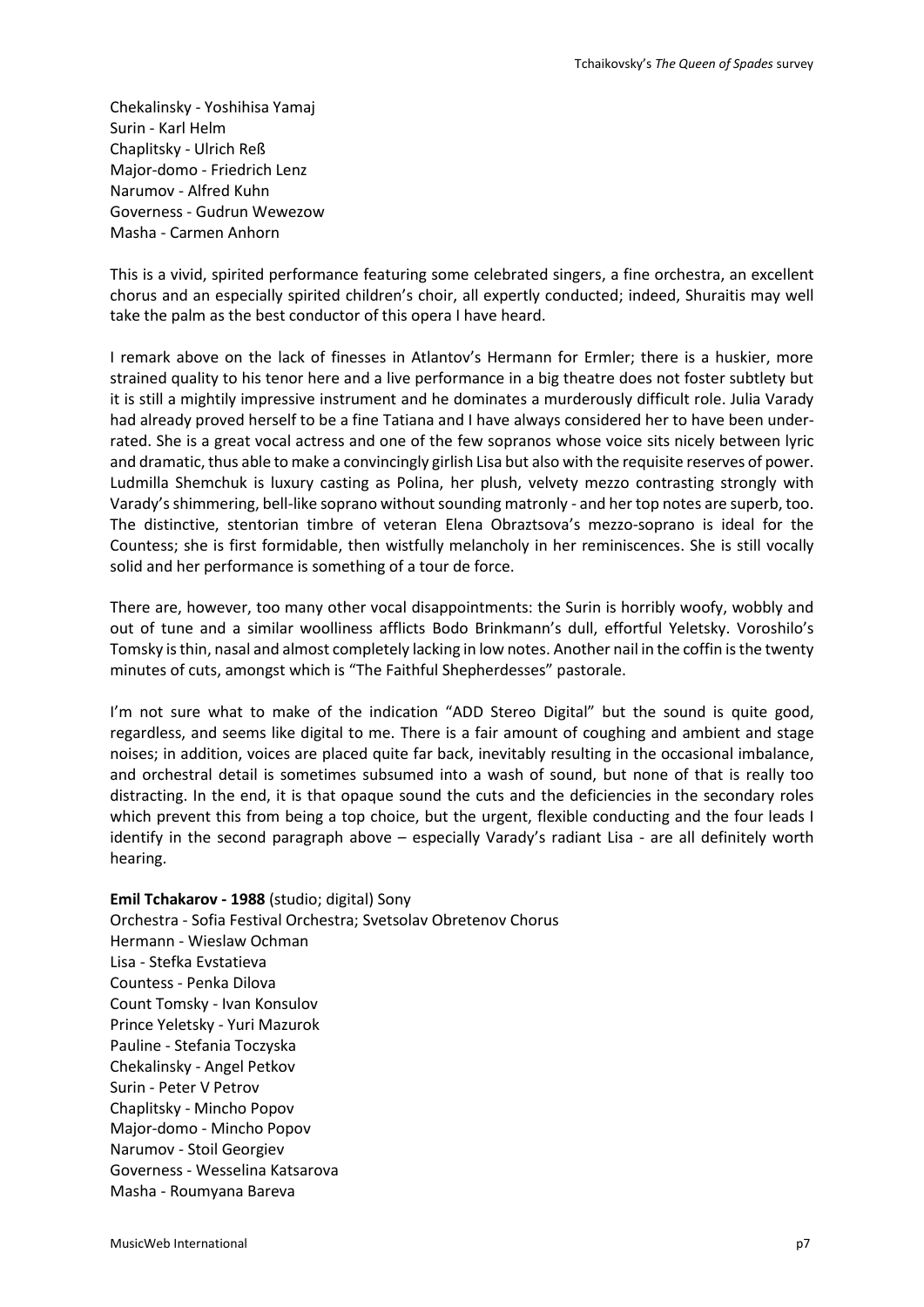#### Prilepa - Elena Stoyanova

While I am quite happy with, for example, Ozawa's conducting in the "international" concert performance recording below starring Mirella Freni, Atlantov and a young Hvorostovsky, the big difference between the two recordings lies in the quality of Tchakarov's direction here; he has much more feel for the passion and melancholy of this gloomy score and tempi are judged to a nicety. He makes frequent telling use of rubato but really cranks it up for the moments of high tension, hence overall there is little discrepancy in timings but it's a question, as ever, of phrasing and contrast. He also secures excellent singing and playing from his Sofia forces - but then, Ozawa also has the Boston Symphony Orchestra.

Wieslaw Ochman has a voice tighter and less expansive even than that of Gergiev's Grigorian or Atlantov and his voice lacks the requisite "Heldentenor" heft, but he has a palpable empathy with Hermann's obsessive nature. There are further variations in the quality of the casting: Mazurok, heard at his peak in the 1967 studio recording conducted by Boris Khaikin, reviewed above, is here a little past his best here in 1988, yet he is still impressive and preferable even to Hvorostovsky and Chernov – both of whom are nonetheless very fine. Stefania Toczyska as a wonderful Pauline but Borodina, too, is lovely in the Kirov recording, as is the great veteran Irina Arkhipova as the Countess, whereas Penka Dilova here is plain wobbly and painful - a serious flaw in a short but crucial part; Maureen Forrester and Arkhipova are much more telling. A character's singing doesn't have to be ugly to make her sound old, methinks.

I admit to some slight disappointment with this recording, as the cast is rather ordinary except for Mazurok and Toczyska's lovely Pauline – but if, unlike me, you consider the conducting to be more important a criterion than the quality of the voices involved, you might still favour it for Tchakarov's excellent direction and its sense of ensemble. However, it doesn't make my own, final cut.

### **Vladimir Fedoseyev – 1990** (live radio broadcast; digital) Melodiya; Relief

Orchestra - Large Symphony Orchestra of USSR Radio and TV; Yurlov State Academic Russian Choir & The Children's Choir «Vesna» Hermann - Vitaly Tarastchenko Lisa - Natalya Datsko Countess - Irina Arkhipova Count Tomsky - Grigory Gritsyuk Prince Yeletsky - Dmitri Hvorostovsky Pauline - Nina Romanova Chekalinsky - Oleg Klenov Surin - Alexander Vedernikov Major-domo - Vladimir Grishko Governess - Tatyana Kuzminova Masha - Lidiya Chernikh

Temirkanov's live Verdi Requiem was billed as "In memoriam Dmitri Hvorostovsky", but I feel that this first-time release on CD – at least officially, from the master tapes - of a thirty-year-old, live, concert performance on Christmas Day starring the same singer might also serve the same purpose. He had just turned 27 and had that same year won the Cardiff Singer of the World competition, having previously made his operatic debut in the West at the Nice Opera in the same role as he sings here. However, his is not the only name highlighted in the cast list; similarly emphasised is the great mezzosoprano Irina Arkhipova, who sang well into her seventies and died in 2010. There are yet more famous and now deceased singers here, too, including Bolshoi bass Alexander Vedernikov, a fixture in Russian opera for many years who died aged 90 and Grigory Gritsyuk, whose firm, incisive baritone is a really striking asset to this recording; he was a first prize-winner in the vocal section of the Tchaikovsky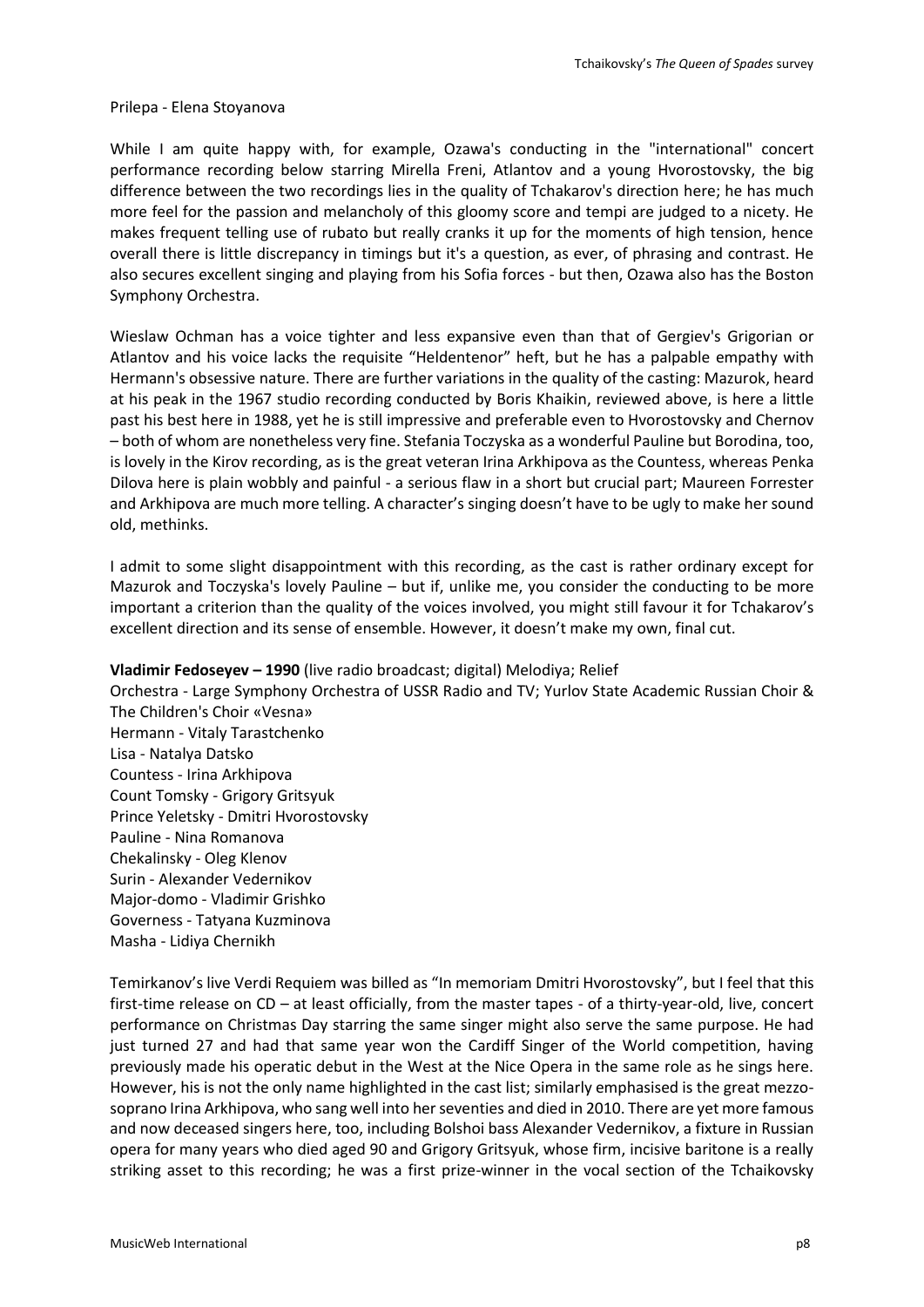Competition in 1986 and died prematurely in 2000. In short, this serves as a memorial to a lot of excellent singers.

To hear Hvorostovsky's youthful baritone comes almost as a shock if you heard him in recent years just before and during the onset of his fatal illness when his voice was coarsening and losing resonance – whether because of his indisposition or age and wear, I could not say, but here it is in prime condition, clear, steady and deeply moving. He sings Yeletsky's jewel of an aria "I love you, love you beyond all measure" wonderfully – except for a habit which grew as the years passed of sometimes drawing breath with a disturbingly raking sound. Lisa and Pauline are sung by two lovely artists; the notes rightly praise the Ukrainian soprano but, oddly, make no mention of the native Russian mezzo-soprano Nadia Romanova's sumptuous voice. Datsko is thrilling in her Act 1 Arioso. A lusty chorus completes a firstclass line-up. Distinguished tenor Vitaly Tarashchenko specialised in singing Hermann. His basic tone is rather plaintive and a tad constricted but he is very expressive and has excellent legato and breath control. This was a fine assembly of proper Russian voices here under a conductor steeped in the tradition.

This was Andrew McGregor's Record of the Week in his BBC Radio 3 Record Review. It does not necessarily eclipse other highly recommendable versions and it has relative weaknesses – in this case, a Hermann who is bettered by stronger-voiced tenors. Nonetheless, admirers of Hvorostovsky and this opera in general will not be disappointed by it.

The three CDs are enclosed in cardboard slipcases in a handsome black and white cardboard box with a booklet providing a synopsis, track list and a note on the performance.

### (Adapted from [my original review\)](http://www.musicweb-international.com/classrev/2019/Mar/Tchaikovsky_queen_MELCD1002549.htm)

**Seiji Ozawa – 1991** (live composite; digital) RCA Orchestra - Boston Symphony Orchestra; Tanglewood Festival Chorus & American Boys' Choir Hermann - Vladimir Atlantov Lisa - Mirella Freni Countess - Maureen Forrester Count Tomsky - Sergei Leiferkus Prince Yeletsky - Dmitri Hvorostovsky Pauline - Katherine Ciesinski Chekalinsky - Ernesto Gavazzi Surin - Julian Rodescu Chaplitsky - Dennis Petersen Major-domo - Richard Clement Narumov - Jorge Chamine Governess - Janis Taylor

This 1991 recording was made during carefully prepared live performances in the Symphony Hall and Carnegie Hall under Ozawa. The cast is interesting: the new young Russian star Hvorostovsky, established Russian singers Leiferkus and Atlantov, the two veteran ladies Mirella Freni and Maureen Forrester more renowned in other genres and who specialised in Italian and German repertoire respectively, under the direction of a Japanese conductor with an American orchestra and chorus. This eclectic mix might have led to something of a dog's breakfast stylistically speaking, yet, just as Solti was able to do with an international cast for his celebrated 1974 recording of *Eugene Onegin*, Ozawa produces something hardly less authentic to my ears than Gergiev's all-Russian version with the Kirov opera and orchestra recorded in the Mariinsky Theatre only six months later. Just listen to how he generates a febrile atmosphere of expectation in the introduction to the crucial scene where Hermann accosts the aged Countess in her bedchamber to extract from her the secret of the "tri karty".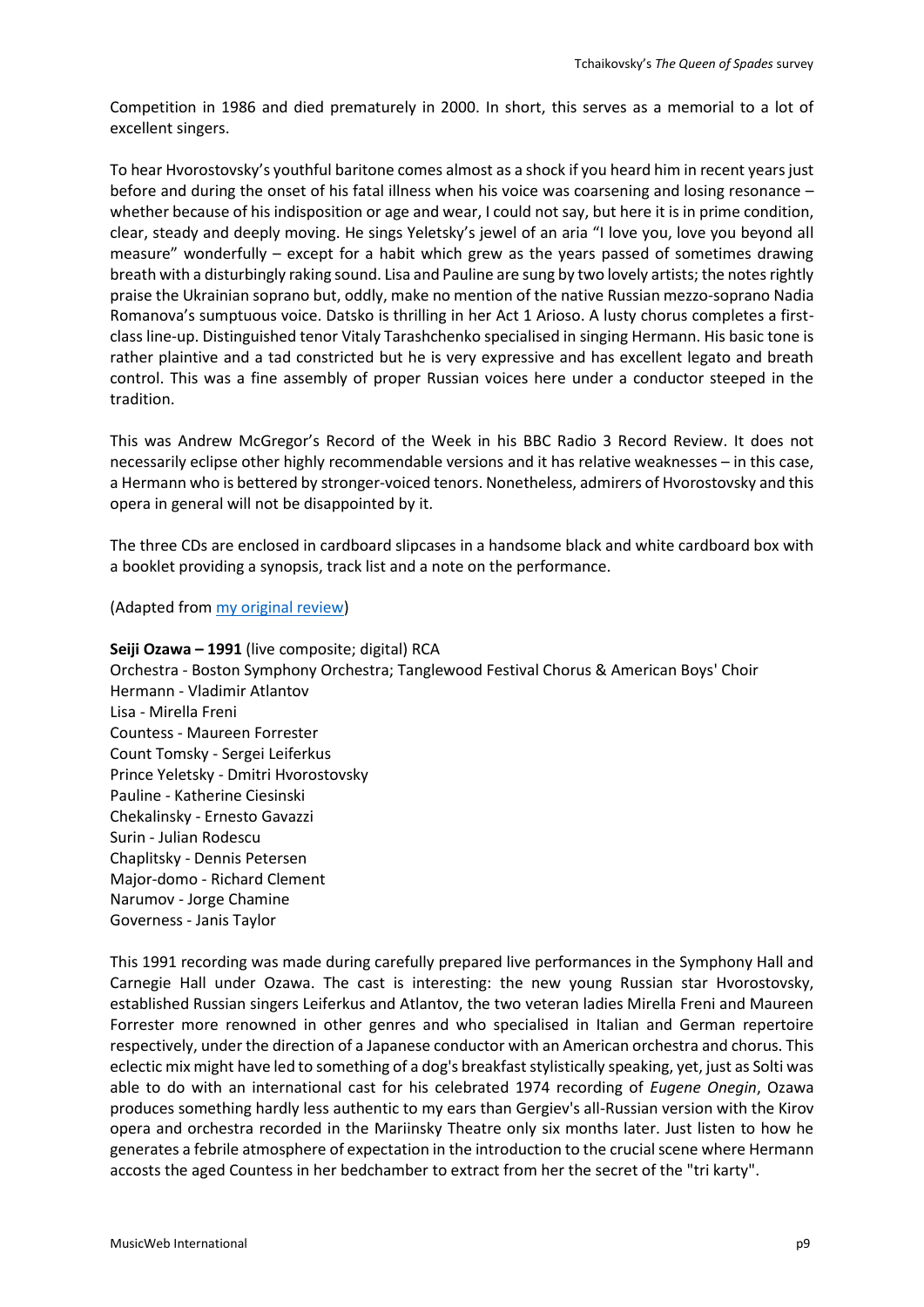It is perhaps less surprising that Freni is able successfully to surmount the linguistic challenges of singing Lisa given that her husband was Russian-speaking Bulgarian Nicolai Ghiaurov. Her voice at this later stage of her career is slightly larger and blowsier, with a marginally wider vibrato (the result of having moved into lirico-spinto roles such as Elisabetta in *Don Carlo*) and thus by no means unsuited to producing a "Russian" sound. It is still a beautiful instrument and she sounds very much at home in Tchaikovsky's sound world. Beauty is not the salient characteristic of Atlantov's big, strenuous, grainy tenor but he is right inside the part of the unstable Herman and occasionally tames that blaring sound to produce something subtler. Leiferkus seems to be enjoying himself singing Tomsky and uses his hard-edged baritone to bring the character vividly to life. Forrester is splendidly theatrical as the worldweary Countess and Hvorostovsky sounds as virile and soulful as you would expect in the small but important role of Yeletsky - yet he certainly does not outshine previous superb exponents of the part such as Lisitsian and Mazurok and one is always conscious that he is pushing his lovely, but relatively small, voice to its limits in that peach of high baritone arias, "Ya vas lublu". (In fact, he sounds richer and more secure ten years later in the excellent Delos highlights disc.) The only relative disappointment comes from the under-casting of Pauline - Katherine Ciesinski is weak and ordinary compared with Borodina - and also of the smaller roles, but this does not seriously compromise the set as a whole.

It is now available at bargain price and makes a superb introduction to this brooding, neglected masterpiece. However, because it is cheap, there is, as is now standard these days, no libretto and to non-Russian speakers that is essential - unless you already have a set with one, in which case you might not necessarily want this merely as a supplement.

**Valery Gergiev – 1992** (studio; digital) Philips Orchestra & Chorus - Kirov Theatre Hermann - Gegam Grigorian Lisa - Maria Guleghina Countess - Irina Arkhipova Count Tomsky - Nikolai Putilin Prince Yeletsky - Vladimir Chernov Pauline - Olga Borodina Chekalinsky - Vladimir Solodovnikov Surin - Sergei Alexashkin Chaplitsky - Evgeni Boitsov Major-domo - Nikolai Gassiev Narumov - Gennadi Bezzubenkov Governess - Ludmila Filatova

Gergiev's driven, energised direction ideally suits the pace and propulsion of this opera, and the edge on the Kirov strings and the snarl in their brass is atmospherically caught by the digital recording. Of course, all the Russian is authentic and idiomatic and the array of voices, from soloists to chorus, is impressive. Grigorian has a rather hard, nasal, but powerful and steady tenor with a secure top  $-$  a great top B at the end of the first scene, for example – ideal for suggesting Hermann's neurotic nature. Artists as celebrated as Arkhipova, Borodina and Chernov fill the secondary roles; the latter in particular sings beautifully as Yeletsky and Nikolai Putilin is a characterful Tomsky, making the most of his narrative aria. Borodina sings her morbid "Mogila" with grave (as it were) beauty. There is never a wobbler to be heard; all the voices here are neat, tight and resonant.

If there is any vocal weakness, it is in the slight edge and unsteadiness in the upper regions of Maria Guleghina's soprano but those flaws are negligible when set against the pathos and intensity with which she invests her portrayal of Lisa. She makes her big Act 3 Scene 2 lament a highlight, in the great tradition of Tchaikovsky's tragic arias for his soprano leads.

This is one of the two most consistently satisfying recordings.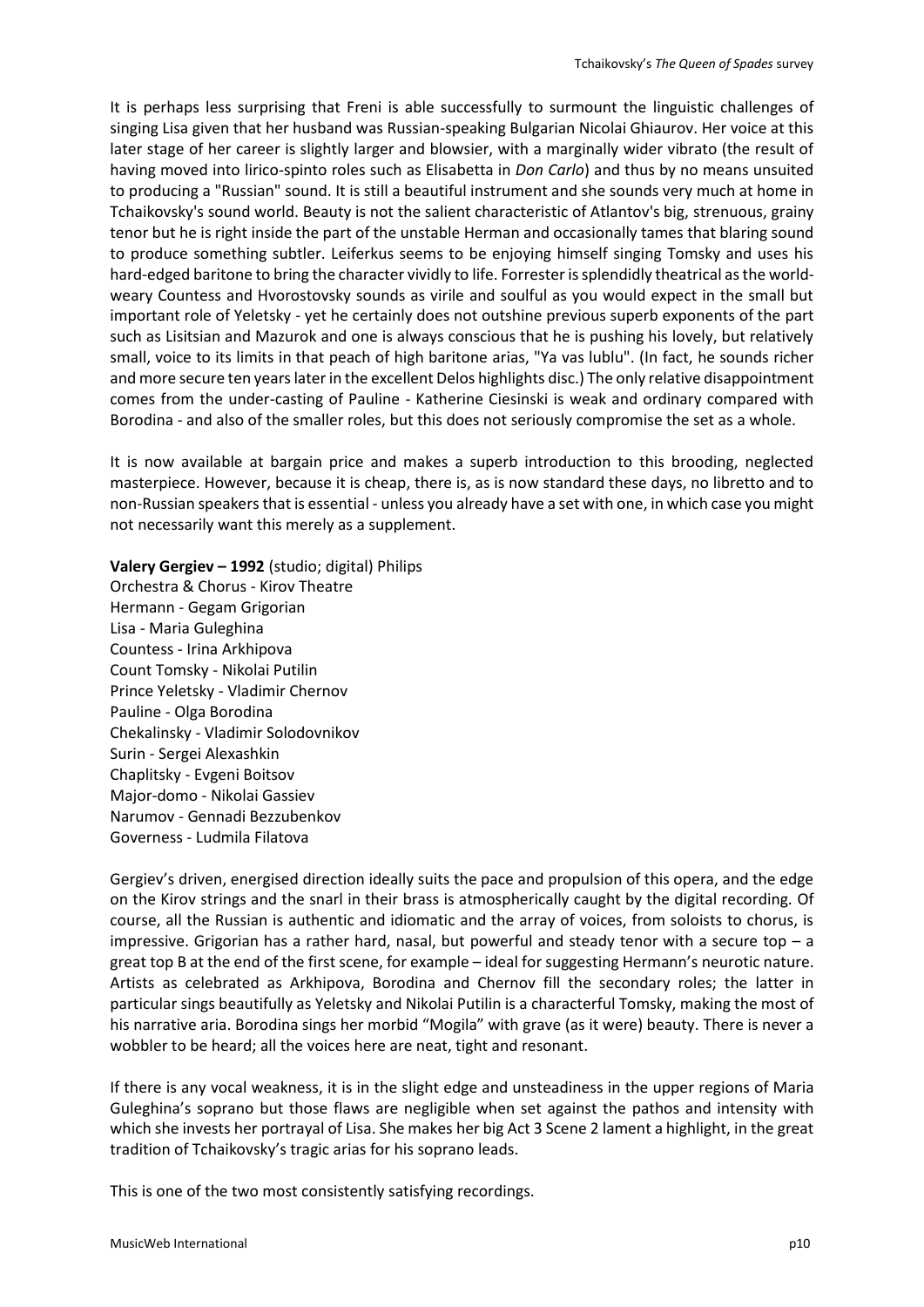**Constantine Orbelian – 2001-2** (studio; digital) N.B. selected excerpts; Delos Orchestra - Philharmonia of Russia; The Spiritual Revival Chorus Hermann - Sergei Larin Lisa - Yelena Prokina Countess - Elena Obraztsova Count Tomsky - Vassily Gerello Prince Yeletsky - Dmitri Hvorostovsky Pauline - Marina Domashenko Chekalinsky - Alexei Maslov Masha - Irina Vaschenko

I depart here from my habitual practice of considering only complete operas despite the fact that in the end you are getting only 78 minutes' worth of a two and a half hour opera, as you certainly cannot fault the selection of extended extracts here, nor the philosophy behind the series, which is to provide a more holistic sense of the essence of the opera, with written narrative links in between the texts. Nor could you fault Delos in their recruitment of the singers and forces required to this splendid opera justice and these excerpts certainly do justice to the opera.

The six principal voices here were amongst the very best to be found at the time of recording in 2001, headed by the luxury casting of Dmitri Hvorostovsky for Yeletsky's one great aria, "Ya vas lyublyu". He does it as beautifully as any version I know, including his earlier version on a recital disc and those by Lisitsian and Masurok: long-breathed, velvety tone, huge passion - even if Hvorostovsky's habit of gasping too audibly for breath exceeds what is required to convey ardour. Equally impressive is Marina Domashenko who possesses one of the most attractive mezzo-sopranos I have ever heard; she is equally at home in the dirge-like aria to the grave as in the dancing song which follows. Tenor Sergei Larin is sweet-toned and powerful as Hermann and baritone Vassily Gerello is a superb Tomsky. Elena Prokina is touching and true as the desperate Lisa although her vibrato occasionally gets away from her. Veteran mezzo Elena Obraztsova puts in a convincing cameo as the old Countess; the leap between her two registers is now too pronounced but her fruity voice is not unsuited to the feisty old character she is impersonating and she sings lovely French unlike so many Russians in this role.

Orbelian is a seasoned accompanist and knows how to pace this most febrile and swooning of Romantic operas. Obviously this can be only a supplement to a complete recording, but…

**Mariss Jansons – 2014** (live; digital) BR Klassik

Hermann - Misha Didyk Lisa - Tatiana Serjan Countess – Larissa Diadkova Count Tomsky - Sergei Leiferkus Prince Yeletsky - Alexey Markov Pauline - Oksana Volkova Chekalinsky - Vladimir Solodovnikov Surin - Sergei Alexashkin Chaplitsky - Evgeni Boitsov Major-domo - Nikolai Gassiev Narumov - Gennadi Bezzubenkov

This is a semi-staged live performance from October 2014. I thoroughly enjoy it but also want to reflect a few reservations. First, however, let's proffer bouquets to BR Klassik for its production virtues: beautiful sound, casting in depth throughout from native Russian speakers (from Ukraine, Belarus and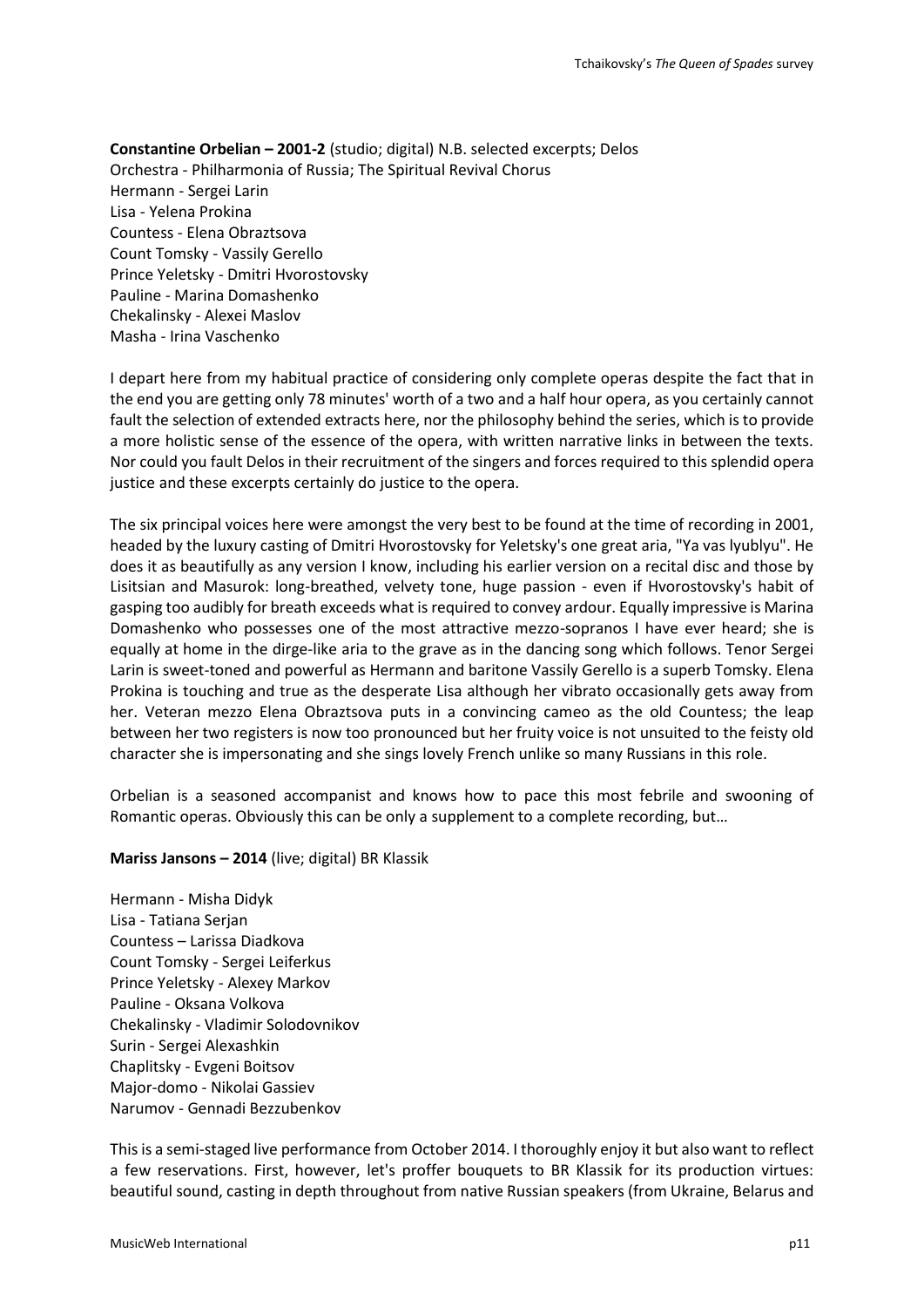Russia itself) to ensure a coherent ensemble, and handsome presentation in an elegant, beige clamshell box with a libretto in transliterated Russian, German and English and intelligent notes - but why no synopsis? (Never mind: that's easily accessible on Wiki.)

Secondly, what a splendid leading pair we have in tenor Misha Didyk and dramatic soprano Tatiana Serjan, of whom I have not previously heard but would certainly like to hear more. Didyk makes a cracking job of the hysterical - and, in truth, for all Tchaikovsky's identification with his anti-hero unlikable, unhinged Herman. Rather like Jonas Kaufmann, Didyk has baritonal heft and thrilling top notes, grainy but with rather more squillo than the German, and absolutely throws himself into his role, bringing out verbal nuances and translating them into a singable, musical idiom which remains wholly Russian. The role of Lisa is not especially grateful - it can seem like a rather pale and passive version of Tatiana in *Eugene Onegin* - but Serjan has a big, vibrant, slightly tremulous sound and is clearly not averse to the kind of risk-taking which keeps the listener transfixed - she's a real stage animal and her pre-suicide aria is a highlight; she sings with such commitment and intensity that Lisa emerges as a complete character.

My delight in this recording continues with the quality of the playing and conducting. Jansons is on fire from the first notes yet is equally capable of embracing the profound melancholy of, for example, the atmospheric instrumental introduction to Act III. The semi-staging evidently helped to engender the requisite dramatic involvement from the singers; in truth, some of the best operas I have heard have heard emerge from this format, perhaps because singers feel freed from the encumbrance of costumes and sets which are not invariably helpful. The performance is just ten minutes off three hours but never drags. The juxtapositions of dreamy nostalgia with present suffering, and worldly sophistication with raw passion, so typical of Tchaikovsky's idiom, are completely encompassed by Jansons and the Bavarian Radio Symphony Orchestra. A word of praise, too, for the chorus, especially the children and the brief concluding prayer for Herman in Orthodox chant style, apparently so incongruous yet wonderfully apt and clearly the composer's homage to his beloved hero, is magically sung by the men.

Now to my reservations. Granted that by far the most important roles here are the two doomed lovers, there are still several important supporting characters, some of whom have justly famous arias and scenes. The bass who sings Tomsky is rather lumpen and laboured compared with predecessors like Leiferkus, Putilin and Konsulov (on recordings by Ozawa, Gergiev and Tchakarov respectively). The tenor who sings Chekalinsky is a bleater of the worst type. The soprano who sings the Shepherdess is shrill and Oksana Volkova, singing in that scene and also the more important role of Polina, has a lovely, rich tone but also rather too pronounced a vibrato.

However, those are minor issues; for me, despite being almost cameo in scale, the roles of Prince Yeletsky and the Countess are very important. Alexey Markov has been garnering praise worldwide and is indeed a very capable artist with a smooth, expressive baritone, but I made comparison of that wonderful concert aria "Ya vas lyublyu" with versions on complete recordings by Mazurok (Tchakarov), Hvorostovsky (Ozawa), Chernov (Gergiev) and, above all, the sublime Pavel Lisitsian for Melik-Pashayev in the veteran, but surprisingly clean and clear Soviet recording made in 1949-50 - and in truth Markov is simply ordinary, nowhere near as charismatic, elegant, passionate or beautiful as any on those others, whose vibrancy and weight of tone outshine him - and that disadvantageous comparison extends to Bastianini singing in Italian!

The second important role of the Countess is sung in good, rather restrained style by Larissa Diadkova. This is usually a part given to a mezzo the best of whose career is behind her and in general it matters little if her vibrato has started to loosen or there is some audible break between the registers, as she is meant to be eighty years old. In reality, the singer will typically be in her early sixties, an age at which most performers will have retired or severely reined in their appearances. I have longed admired Diadkova but the wobble is there and the portrayal which some find subtle I find a bit bland and lacking in impact compared with Maureen Forrester (Ozawa) and Irena Arkhipova (a veteran at 67 for Gergiev